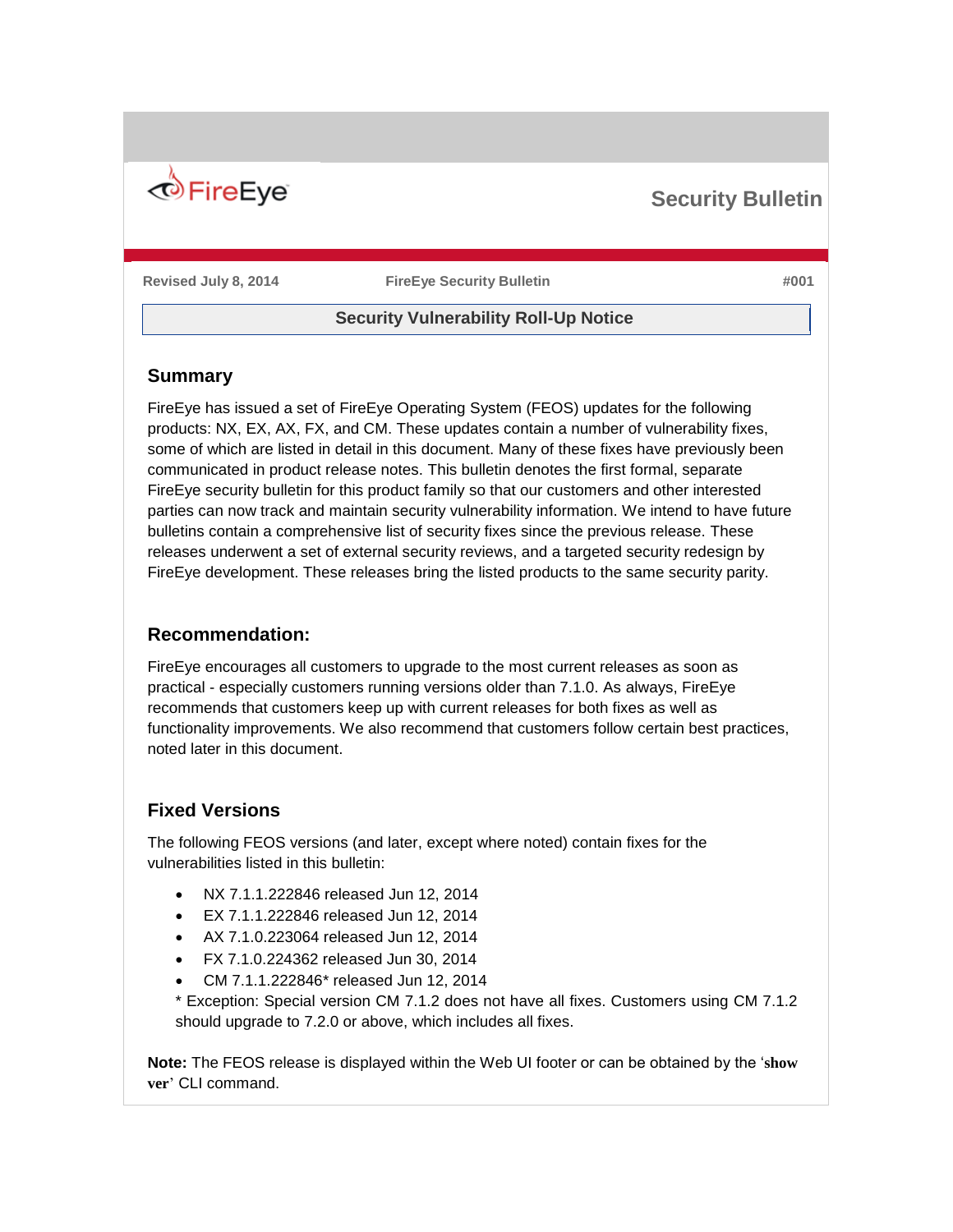# **Vulnerabilities**

The following vulnerabilities were fixed as of the versions listed above:

### **Multiple OpenSSL Vulnerabilities - CVE-2010-5298, CVE-2014-0198, CVE-2014-0221, CVE-2014-0224, and CVE-2014-3470**

#### **Severity: Important**

The OpenSSL Project has identified five vulnerabilities (affecting the FireEye platform) that may allow man-in-the-middle (MITM) attackers to read from, or inject information into, an encrypted stream, remotely execute arbitrary code on the server, or cause a denial of service. The OpenSSL advisory can be found at:

#### [https://www.openssl.org/news/secadv\\_20140605.txt.](https://www.openssl.org/news/secadv_20140605.txt)

**Note:** Based on an internal evaluation by FireEye of the vulnerabilities and how we make use of the OpenSSL library, we believe these products were only vulnerable to CVE-2014-0224, the active MITM crypto downgrade attack. However, we have implemented the fixes for the others as a preventative measure.

# **FEOS CLI Command Injection Vulnerability – (No CVE number assigned)**

#### **Severity: Important**

FireEye has fixed a post-authentication command injection vulnerability in the command-line interface of the affected products. An attacker could issue a special sequence of commands that would allow them to execute arbitrary shell commands in the underlying operating system of the appliance. To take advantage of this vulnerability, an attacker must be able to communicate with the SSH management interface of the appliance AND have valid login credentials, or the attacker must have physical access to the console interfaces of the appliance.

 FireEye would like to thank Silent Signal for reporting this vulnerability to us and working with us while we prepared a fix.

#### **FireEye Multiple Vulnerabilities – (No CVE numbers assigned)**

#### **Aggregate Severity : Critical**

In the 7.1 release for the affected products, FireEye contracted with an independent external vulnerability assessment firm to evaluate the security of our products. We then invested a significant amount of time and resources to systemically audit and remediate several classes of vulnerabilities discovered across the code base. These vulnerabilities ranged in severity from Low to Critical. The most severe of these vulnerabilities would allow an unauthenticated remote attacker to inject shell commands into the FEOS as the root user. In all cases, to take advantage of any of the vulnerabilities, an attacker would have to be able to communicate with the management interface of the products.